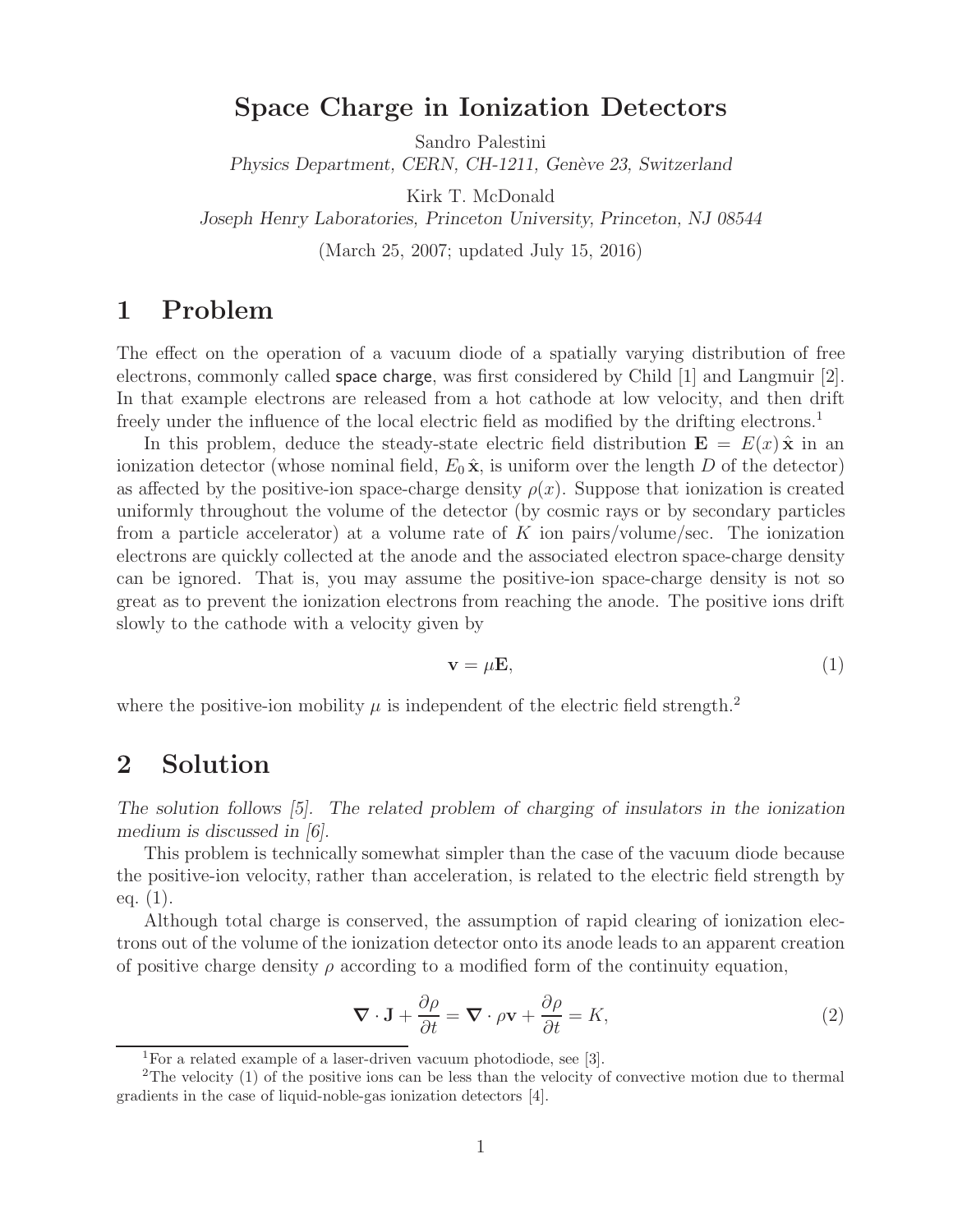where  $J = \rho v$  is the current density of the positive ions, and K is the volume rate of creation of ion pairs.

We consider an ionization detector whose geometry is that of a parallel-plate capacitor with electrode planes perpendicular to the  $x$  axis with separation  $D$  between anode and cathode. We seek a steady-state solution, in the approximation that the electric field and the ion velocity are in the x direction,<sup>3</sup> so that eq. (2) simplifies to

$$
\frac{d\rho v}{dx} = K,\t\t(3)
$$

whose solution can be written

$$
\rho v = Kx,\tag{4}
$$

taking the anode to be at  $x = 0$  and the cathode at  $x = D$ . This result has the interpretation that the steady-state ion density  $\rho = Kx/v$  in a volume element at position x is equal to the positive ion density created in that volume element during time  $x/v$ , which is the time during which positive ions have drifted from the anode to their present position. Ions created at an earlier time within the ionization detector  $(0 < x < D)$  will have already drifted past position x.

We can eliminate the velocity  $\mathbf{v} = v \hat{\mathbf{x}}$  from eq. (4) in favor of the electric field  $\mathbf{E} = E \hat{\mathbf{x}}$ using eq. (1) for the ion mobility  $\mu$ , which leads to

$$
\rho = \frac{Kx}{\mu E}.\tag{5}
$$

Another relation between the charge density  $\rho$  and the electric field **E** is the Maxwell equation (in MKS units)

$$
\nabla \cdot \mathbf{E} = \frac{dE}{dx} = \frac{\rho}{\epsilon},\tag{6}
$$

supposing that the electric field points only in the x direction, and where  $\epsilon = \epsilon_{\text{relative}} \epsilon_0$  is the (relative) dielectric constant of the ionization medium. Combining eqs. (5) and (6) we find

$$
\frac{dE^2}{dx} = \frac{2Kx}{\epsilon\mu},\tag{7}
$$

whose solution is

$$
E(x) = \sqrt{E_A^2 + \frac{Kx^2}{\epsilon \mu}} = E_0 \sqrt{\left(\frac{E_A}{E_0}\right)^2 + \frac{Kx^2}{\epsilon \mu E_0^2}} \equiv E_0 \sqrt{\left(\frac{E_A}{E_0}\right)^2 + \alpha^2 \frac{x^2}{D^2}} \approx E_A \left[1 + \frac{1}{2} \left(\frac{\alpha E_0 x}{E_A D}\right)^2\right],
$$
\n(8)

where  $E_A = E(x = 0)$  is the electric field at the anode,  $E_0 = V/D$  is the nominal electric field in the absence of space charge, V is the voltage difference between the anode and cathode, and  $\alpha$  is the dimensionless parameter

$$
\alpha = \frac{D}{E_0} \sqrt{\frac{K}{\epsilon \mu}},\tag{9}
$$

<sup>&</sup>lt;sup>3</sup>In general, the steady state of eq. (2) is that  $\nabla \cdot \rho \mathbf{v} = \nabla \cdot \rho \mu \mathbf{E} = K$ , using eq. (1). We can eliminate  $\rho$  in favor of **E** using eq. (6) to find  $\nabla \cdot [\mathbf{E}(\nabla \cdot \mathbf{E})] = K/\epsilon \mu$ . If  $\mathbf{E} = E(x) \hat{\mathbf{x}}$ , this simplifies to  $d^2 E^2/dx^2 = 2K \epsilon \mu$ , which integrates to eq. (7).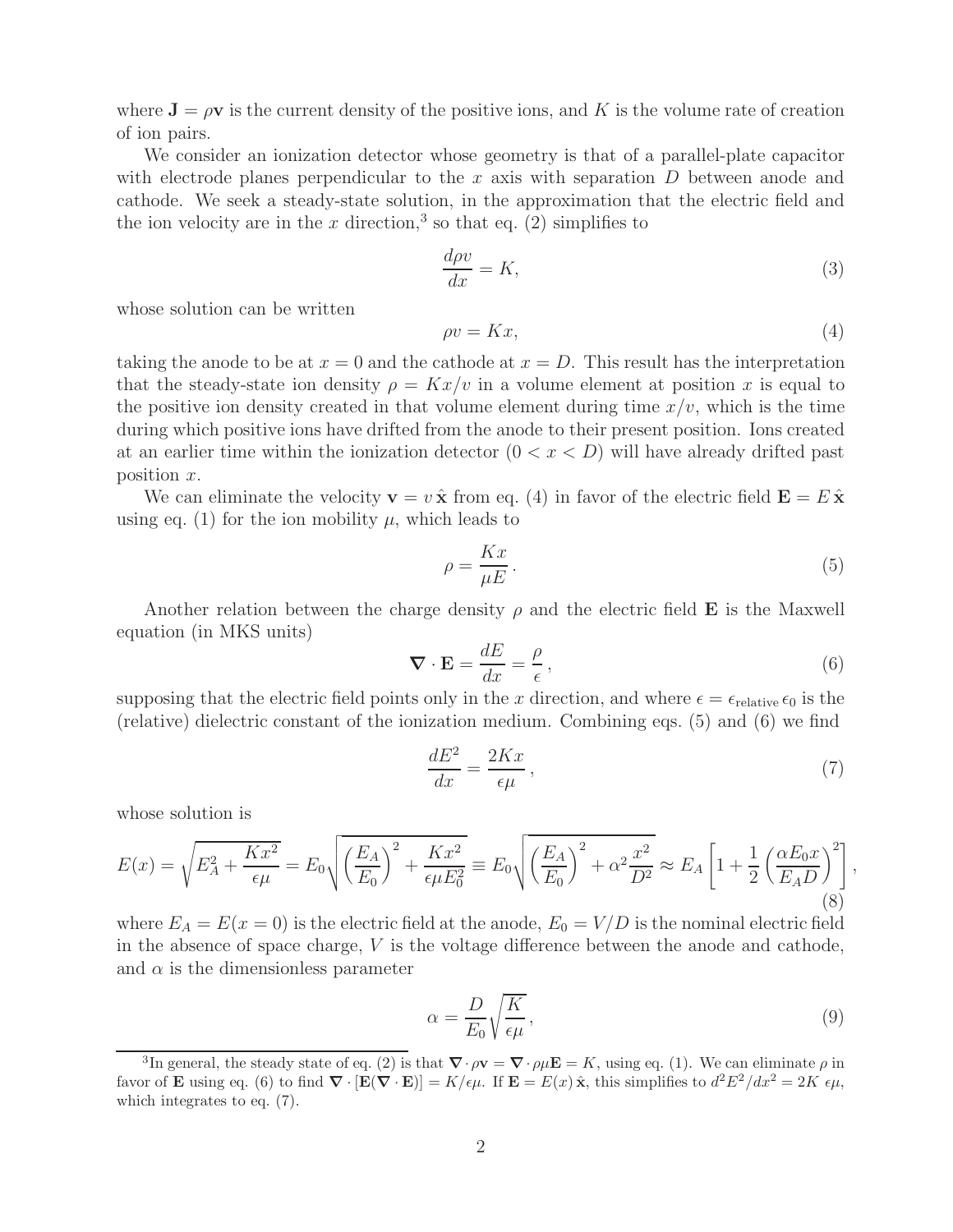and the approximation holds when  $\alpha E_0 x / E_A D \ll 1$ , which requires  $\alpha \ll 1$ .

An analytic expression for the field E*<sup>A</sup>* can be obtained from eq. (8) by calculating the voltage between the anode and cathode,

$$
V = E_0 D = \int_0^D E \, dx = \frac{\alpha E_0}{D} \int_0^D \sqrt{x^2 + \left(\frac{DE_A}{\alpha E_0}\right)^2} \, dx
$$
  
=  $\frac{\alpha E_0 D}{2} \left[ \sqrt{1 + \left(\frac{E_A}{\alpha E_0}\right)^2} + \left(\frac{E_A}{\alpha E_0}\right)^2 \ln \left(\frac{\alpha E_0}{E_A} + \sqrt{1 + \left(\frac{\alpha E_0}{E_A}\right)^2} \right) \right].$  (10)

This expression is cumbersome, but we see that if  $\alpha = 2$  then the quantity in brackets must be 1, which implies that  $E_A = 0$ . If the field at the anode goes to zero, the electrons are no longer collected there, and we cannot ignore space charge due to electrons. Thus, the present solution is valid only for  $\alpha < 2$ , outside of which region the ionization detector would not function effectively.

A plot of the ratio  $E_A/E_0 = E$ -anode/ $E_0$  as a function of  $\alpha$  is shown below [5].<sup>4</sup>



Also shown on the plot is the ratio  $E_C/E_0 = E$ -cathode/ $E_0$  of the field at the cathode to the nominal field. The cathode is at  $x = D$ , so from eq. (8) we have,

$$
\frac{E_C}{E_0} = \sqrt{\alpha^2 + \left(\frac{E_A}{E_0}\right)^2}.\tag{11}
$$

Using eqs. (5) and (8), the positive-ion charge density  $\rho(x)$  can be written as,

$$
\rho(x) = \frac{Kx}{\mu E_0 \sqrt{\left(\frac{E_A}{E_0}\right)^2 + \alpha^2 \frac{x^2}{D^2}}} \approx \frac{Kx}{\mu E_A} \left(1 - \frac{\alpha^2}{2} \frac{x^2}{D^2} \frac{E_0^2}{E_A^2}\right) \approx \frac{Kx}{\mu E_0} \left(1 + \frac{\alpha^2}{6} - \frac{\alpha^2}{2} \frac{x^2}{D^2}\right). \tag{12}
$$

<sup>4</sup>From the approximation to eq. (8) for small  $\alpha$ , we find that  $E_A/E_0 \approx 1 - \alpha^2/6$ .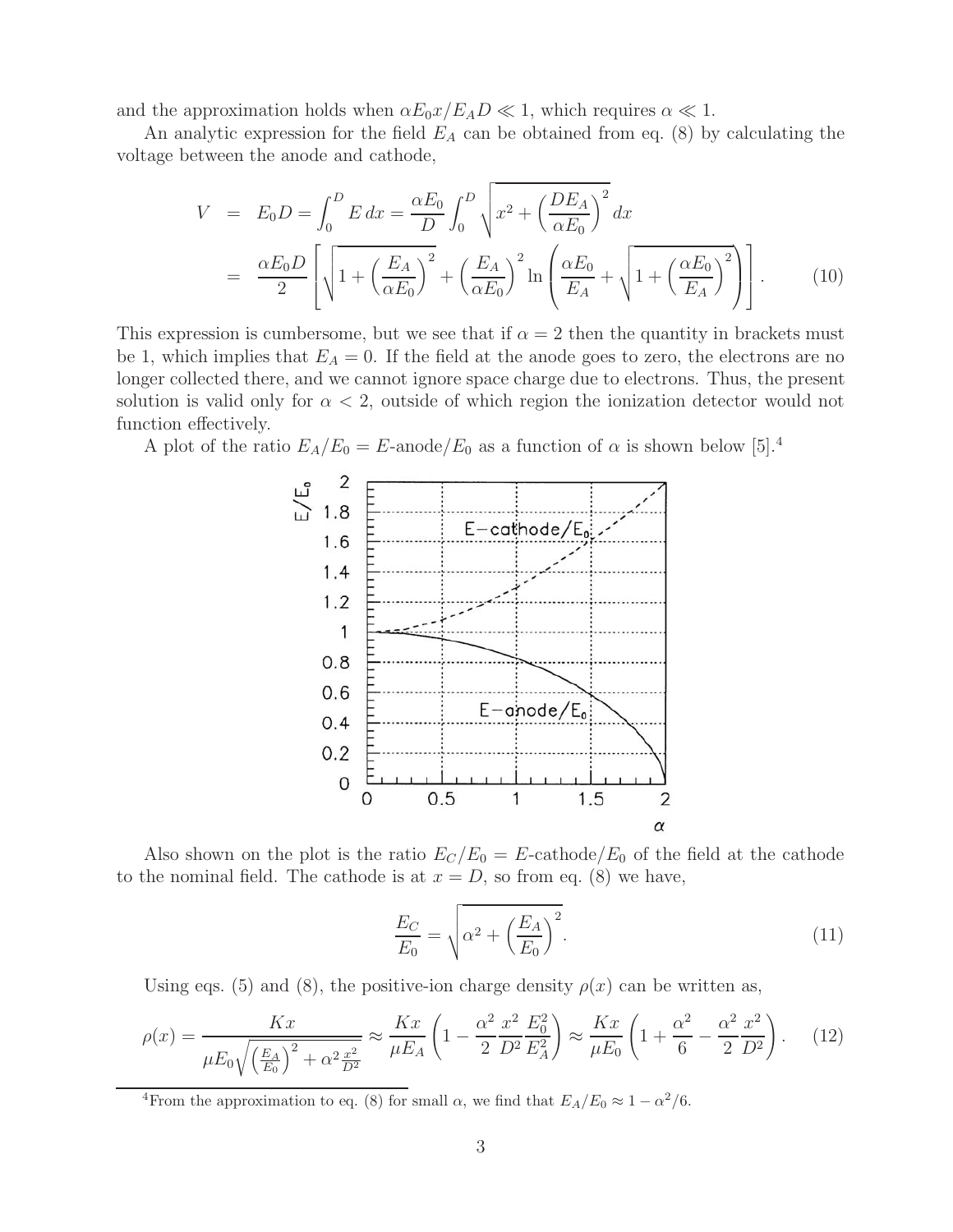For further discussion of positive-ion space charge in ionization chambers at particle accelerators, see [5].

The above discussion assumed that the electric field was entirely along the x-direction, and that the potential  $V(x)$  could have nonlinear dependence. However, in most drift cham*bers the potential is constrained to have a linear dependence on* x *along the edges of the drift volume due to field-shaping electrodes there. In such devices, the field distortions are less than those found here, which therefore represent only an upper limit to what will be observed in practice.*

*However, the field distortions due to space charge in a 3-dimensional detector result in the electric field lines becoming curved, particularly near the cathode plane, such that straight tracks will appear to be curved in a reconstruction that does not include corrections for the space charge. The need for these corrections in the track-reconstruction algorithms will be the main practical impact of space charge on the physics output of the detector.*

#### **Example: Space Charge in a Large Liquid Argon Detector at the Earth's Surface**

Following the successful commissioning of the ICARUS T600 liquid-Argon time projection chamber in Pavia, Italy in 2001 [7], very large liquid Argon detectors have been considered both underground  $[8, 9]$  and at the Earth's surface  $[10, 11]$ . For detectors with drifts longer than 1.5 m (as used in the ICARUS T600), space-charge effects from ionization by cosmic-ray muons become important if the detector is at the Earth's surface [9].

We consider liquid-argon detectors operated at a nominal electric field of  $E_0 = 500$  V/cm. The positive-ion mobility is roughly  $\mu = 0.0016$  cm<sup>2</sup>/V/s =  $1.6 \times 10^{-7}$  m<sup>2</sup>/V/s [12], so the nominal drift velocity is  $v_0 = 0.8$  cm/s. That is, the positive ions take 125 s to drift 1 m, so the accumulation of positive-ion charge density can be significant.

The relative dielectric constant of liquid argon is 1.6 [12], so  $\epsilon = 1.4 \times 10^{-11}$  MKS units.

The flux of cosmic rays at the Earth's surface is roughly (see eq. (5) of [14], which is based on  $[13]$ ,

$$
\frac{dR}{d\cos\theta} \approx \begin{cases} 0.05\cos^2\theta/\text{cm}^2/\text{s} & (0 < \theta < \pi/2), \\ 0 & (\pi/2 < \theta < \pi), \end{cases} \tag{13}
$$

which implies that the total path length in cm of cosmic-ray muons in one second inside a cube of volume  $1 \text{ cm}^3$  is [14]

$$
\int_0^1 \frac{1}{\cos \theta} \frac{dR}{d \cos \theta} d \cos \theta \approx 0.025. \tag{14}
$$

The effective number of ion pairs created by cosmic rays muons is about  $50,000/cm$  [7], so the rate of creation of positive-ion density is  $1,250/cm^3/s = 1.25 \times 10^9/m^3/s$ . Expressed in Coulombs, this is  $K = 2 \times 10^{-10} \text{ C/m}^3/\text{s}^{5}$ .

At a nominal electric field  $E_0 = 500$  V/cm = 50,000 V/m, the parameter  $\alpha$  for liquid argon at the Earth's surface is, for distance  $D$  in meters,

$$
\alpha = \frac{D}{E_0} \sqrt{\frac{K}{\epsilon \mu}} = 0.18D,\tag{15}
$$

<sup>&</sup>lt;sup>5</sup>This implies, for example, that the positive-ion current in a volume  $6 \times 6 \times 6$  m<sup>3</sup>, as for the CERN ProtoDUNE detectors, will be  $\approx 40$  nA (with an equal electron current), ignoring recombination.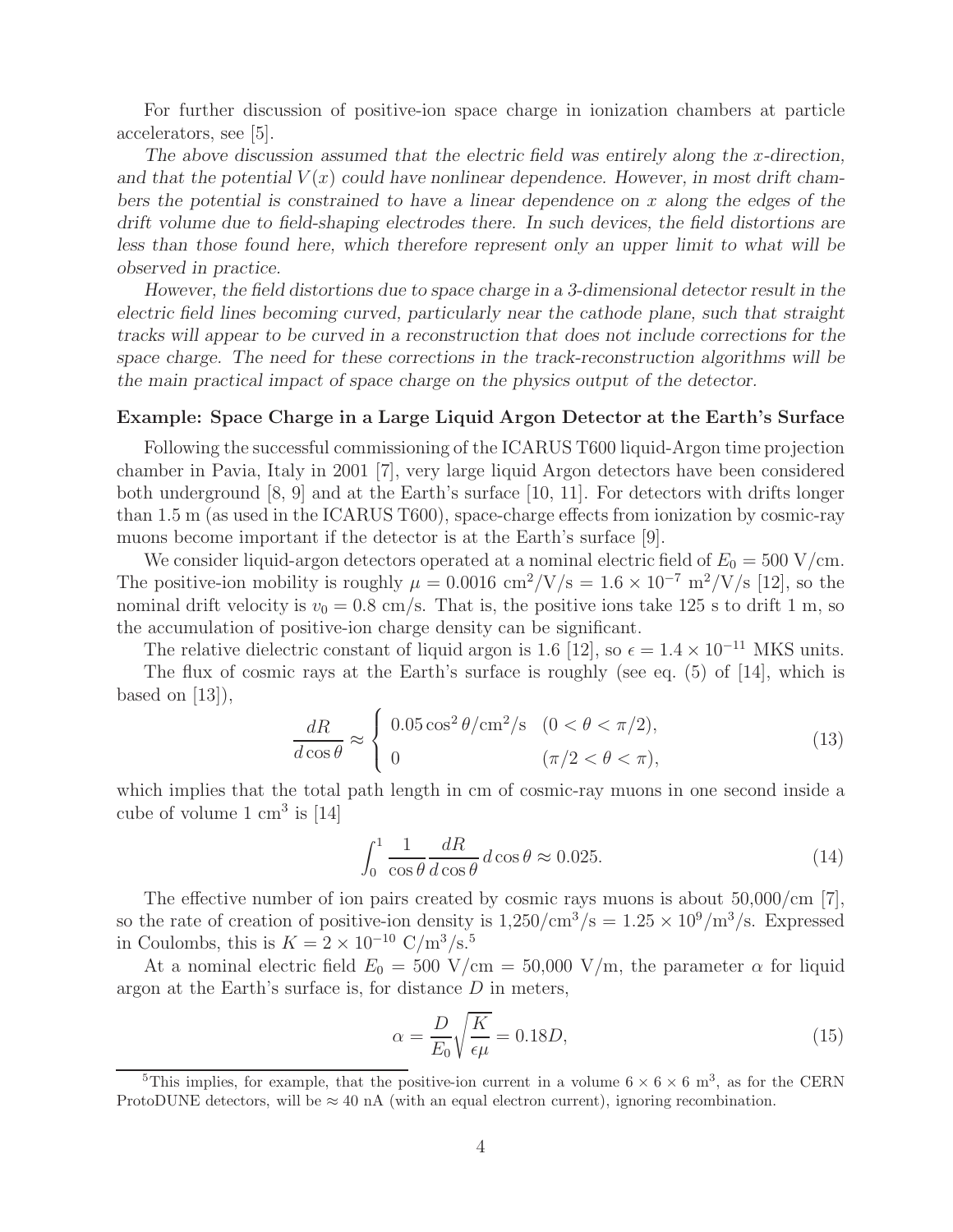for detector thickness D in meters. A detector at the Earth's surface with  $D = 12$  m would be rendered nonfunctional by the positive-ion space charge, and, referring to the figure on p. 3, even for  $D = 2.5$  m (as in the  $\mu$ BooNE detector) effects of cosmic-ray-induced space charge will be noticeable.

The actual situation in a large liquid Argon detector will be complicated by thermalinduced convective motion, for which the liquid flow velocity has been estimated [15, 16] to be an order of magnitude larger than the positive-ion drift velocity of 0.8 cm/s.

# **References**

- [1] C.D. Child, *Discharge from Hot CaO*, Phys. Rev. **32**, 492 (1911), http://physics.princeton.edu/~mcdonald/examples/EM/child\_pr\_32\_492\_11.pdf
- [2] I. Langmuir, *The Effect of Space Charge and Residual Gases on Thermionic Currents in High Vacuum*, Phys. Rev. **2**, 450 (1913), http://physics.princeton.edu/~mcdonald/examples/EM/langmuir\_pr\_2\_450\_13.pdf *The Pure Electron Discharge and Its Applications in Radio Telegraphy and Telephony*, Proc. Inst. Radio Eng. **3**, 261 (1915), http://physics.princeton.edu/~mcdonald/examples/EM/langmuir\_pire\_3\_261\_15.pdf
- [3] K.T. McDonald, *The Laser-Driven Vacuum Photodiode* (Sept. 26, 1986), http://physics.princeton.edu/~mcdonald/examples/vacdiode.pdf
- [4] T.H. Dey and T.J. Lewis, *Ion mobility and liquid motion in liquefied argon*, Brit. J. Appl. Phys. **1**, 1019 (1968), http://physics.princeton.edu/~mcdonald/examples/detectors/dey\_bjap\_1\_1019\_68.pdf
- [5] S. Palestini *et al.*, *Space charge in ionization detectors and the NA48 electromagnetic calorimeter*, Nucl. Instr. and Meth. A **421**, 75 (1999), http://physics.princeton.edu/~mcdonald/examples/detectors/palestini\_nim\_a421\_75\_99.pdf
- [6] K.T. McDonald, *Charging of an Insulator in a Liquid Argon Detector* (May 26, 2016), http://physics.princeton.edu/~mcdonald/examples/insulator.pdf
- [7] S. Amerio *et al.*, *Design, construction and tests of the ICARUS T600 detector*, Nucl. Instr. and Meth. A **527**, 329 (2004), http://physics.princeton.edu/~mcdonald/examples/detectors/amerio\_nim\_a527\_329\_04.pdf
- [8] D.B. Cline, F. Sergiampietri, J.G. Learned and K.T. McDonald, *LANNDD, A Massive Liquid Argon Detector for Proton Decay, Supernova and Solar Neutrino Studies, and a Neutrino Factory Detector*, Nucl. Instr. and Meth. A **503**, 136 (2003), http://arxiv.org/abs/astro-ph/0105442
- [9] A. Bueno *et al.*, *Nucleon Decay Searches with large Liquid Argon TPC Detectors at Shallow Depths: atmospheric neutrinos and cosmogenic backgrounds*, JHEP04, 041 (2007), http://physics.princeton.edu/~mcdonald/examples/detectors/bueno\_jhep04\_041\_07.pdf http://arxiv.org/abs/hep-ph/0701101